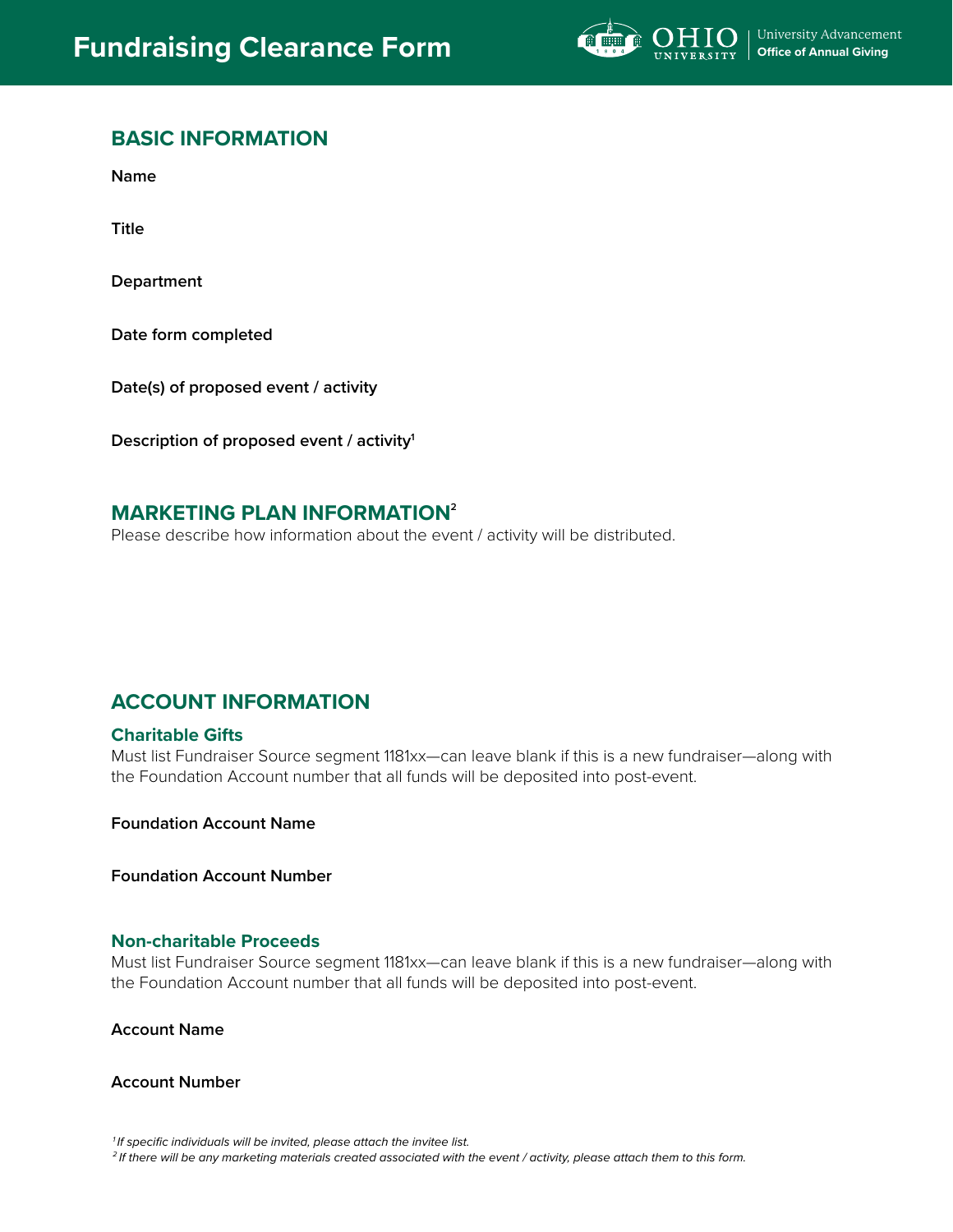

# **COSTS FOR THE EVENT / ACTIVITY**

Please describe how the event / activity will be paid for. Select other to add an additional item.

| Per-person cost<br>Category      | Cost | Description |
|----------------------------------|------|-------------|
| Meals                            |      |             |
| Refreshments                     |      |             |
| Gifts                            |      |             |
| Entrance fees                    |      |             |
| Other (describe)                 |      |             |
| <b>Advertising / Sponsorship</b> |      |             |

| Will advertising / sponsorship be sought? | <b>Ves</b> | l no |
|-------------------------------------------|------------|------|

If so, please provide details about the nature of each and what will be offered in exchange. Click here to enter text:

| <b>Auction / Raffles</b>                                |  |  |
|---------------------------------------------------------|--|--|
| Will there be an auction / raffle? $\Box$ yes $\Box$ no |  |  |

If so, please describe:

| Does any portion of the fee to attend allow participants $\boxed{\phantom{a}}$ yes $\boxed{\phantom{a}}$ no |  |  |
|-------------------------------------------------------------------------------------------------------------|--|--|
| to be entered into the raffle / door prize drawing?                                                         |  |  |

If so, please explain: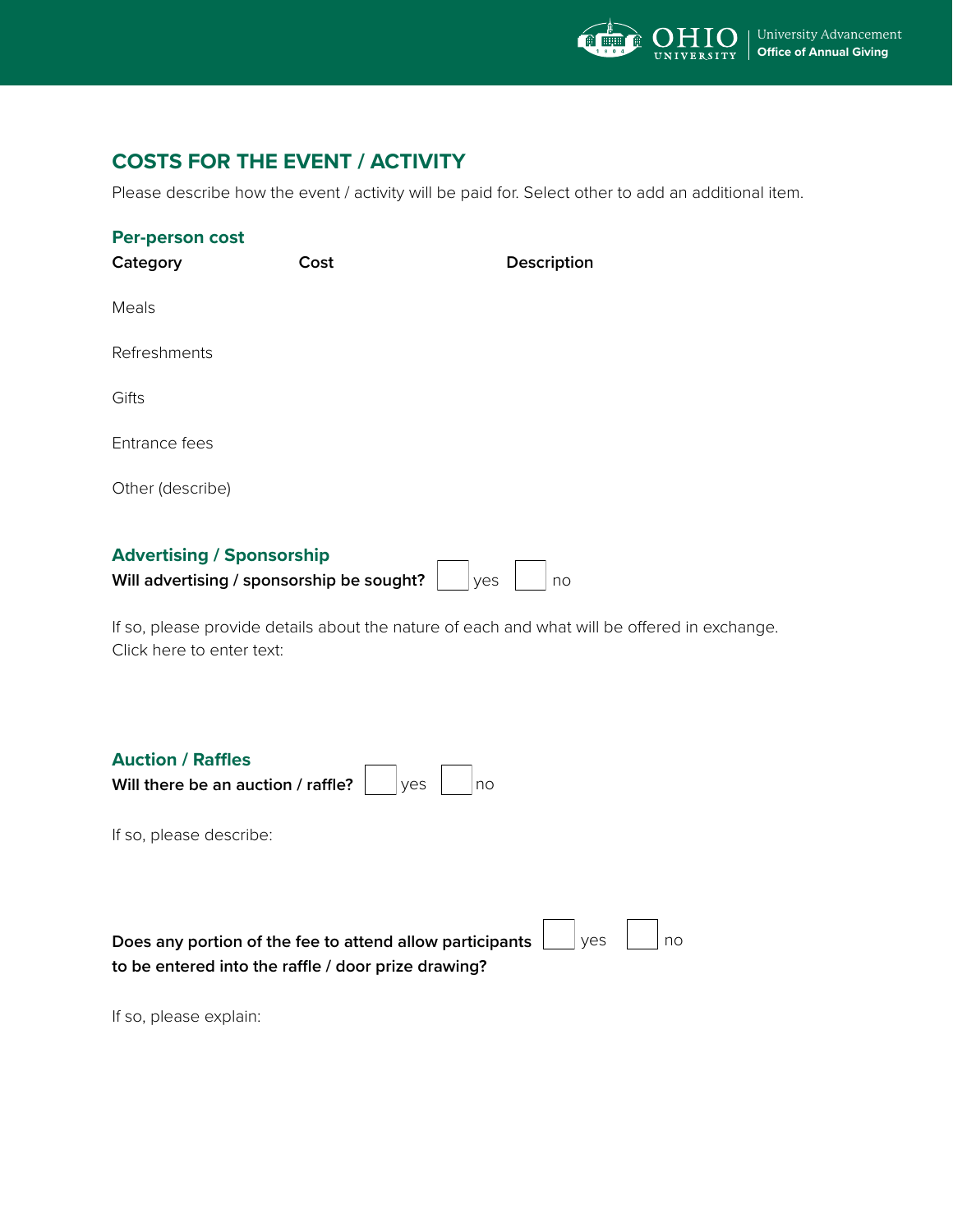

# **BENEFITS DISCLOSURE**

Will participants receive anything in return for a donation (meal, item, etc.)?  $\lfloor$ 

 $\Box$  yes  $\vert$   $\vert$  no

If yes, please list the item(s)/benefit(s) and the market (not cost) value for each.

**Description Construction Participant's donation Market Value (not cost)**